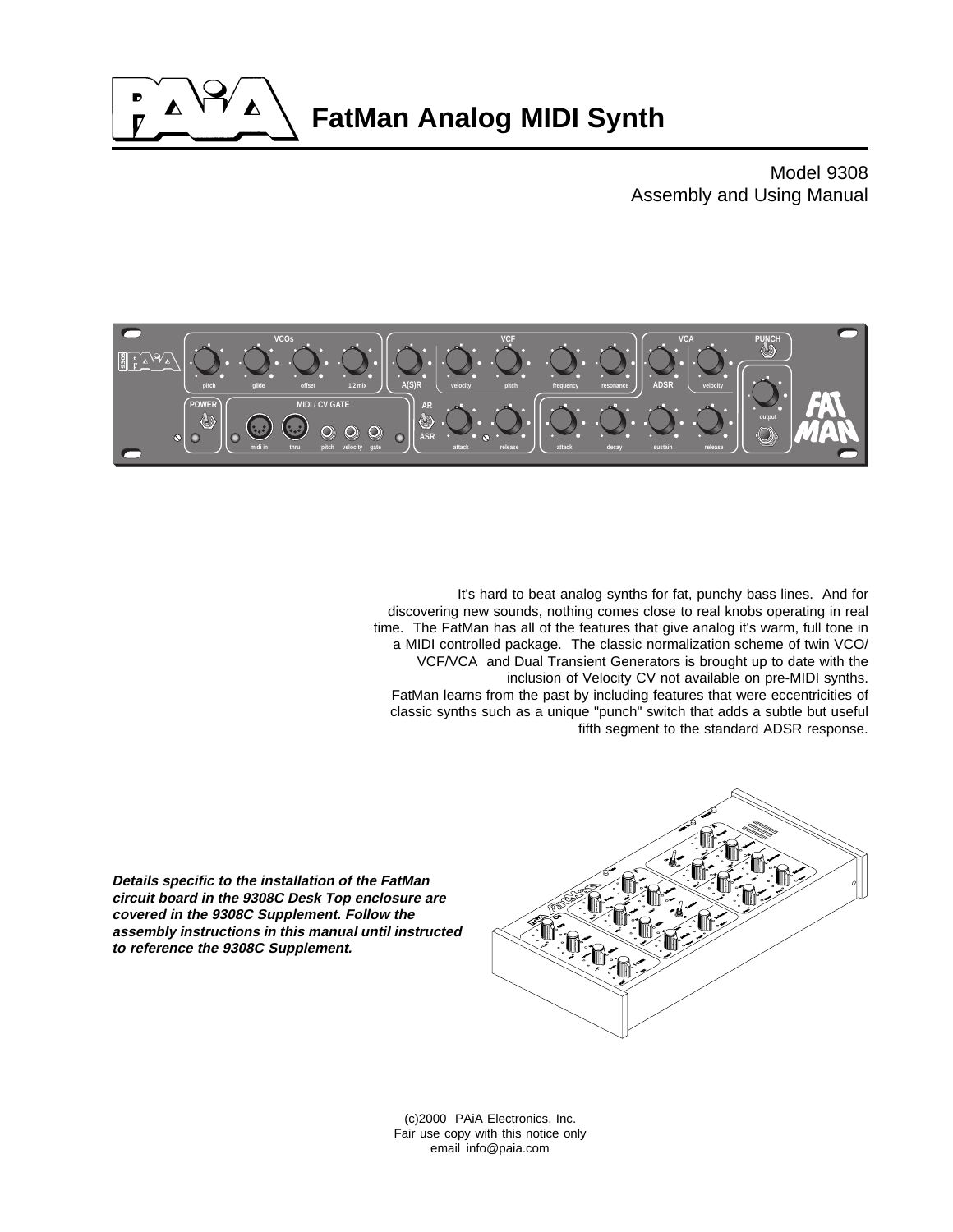# FatMan Packing List

| 1                       | IC <sub>1</sub><br>8031<br>8 Bit MicroController |                                                                | 1/4W 5% resistors                                  |                         |                                 |                                                   |                                                |
|-------------------------|--------------------------------------------------|----------------------------------------------------------------|----------------------------------------------------|-------------------------|---------------------------------|---------------------------------------------------|------------------------------------------------|
| 2                       | 74HC373                                          | 8 Bit Latch                                                    | IC2,IC4                                            |                         |                                 |                                                   |                                                |
|                         |                                                  |                                                                |                                                    | 3                       | 10 ohm                          | (brown-black-black)                               | R38, R39, R93                                  |
| 1                       | 2764                                             | 8kEPROM                                                        | IC <sub>3</sub>                                    | 10                      | 100 ohm                         | (brown-black-brown)                               | *R73,R16,R20,R26,R44,                          |
| $\mathbf{1}$            | DAC08                                            | 8 Bit DAC (may be 1408)                                        | IC <sub>5</sub>                                    |                         |                                 |                                                   | R53, R81, R83, R91, R95                        |
| 1                       | 6N138                                            | Opto Isolator                                                  | IC <sub>6</sub>                                    | 15                      | 10k                             | (brown-black-orange)                              | R6, R7, R8, R9, R29, R30,                      |
| 1                       | 74HC14                                           | Hex Inv. Schmitt Trig.                                         | IC7                                                |                         |                                 |                                                   | R46, R55, R67, R76, R77,                       |
| 1                       | LM339                                            | Quad Comparator                                                | IC <sub>8</sub>                                    |                         |                                 |                                                   | R79, R86, R101, R106                           |
| 1                       | 4052                                             | Dual 1/4 CMOS MUX                                              | IC <sub>9</sub>                                    |                         |                                 |                                                   |                                                |
| 2                       | LM324                                            | Quad OpAmp (CA324)                                             | IC10, IC13                                         | 1                       | 100k                            | (brown-black-yellow)                              | <b>R57</b>                                     |
| 1                       | 4016                                             | Quad Analog Switch                                             | IC11                                               | $\boldsymbol{2}$        | 10 megohm                       | (brown-black-blue)                                | R41,R100                                       |
| $\mathbf{1}$            | <b>TL084</b>                                     | Quad Bi-fet Amp (CA084) IC12                                   |                                                    | 1                       | 120 ohm                         | (brown-red-brown)                                 | R <sub>22</sub>                                |
| 2                       | LM13600                                          | Dual OTA                                                       | IC17, IC18                                         | 5                       | 12k                             | (brown-red-orange)                                | R70, R72, R75,                                 |
| $\overline{\mathbf{c}}$ | 555                                              | Timer                                                          | IC15, IC16                                         |                         |                                 |                                                   | R78,R108                                       |
|                         |                                                  |                                                                |                                                    | 3                       | 15k                             | (brown-green-orange)                              | R14, R58, R62                                  |
| 1                       | 7805                                             | +5V Voltage Reg.                                               | IC <sub>19</sub>                                   | 1                       | 18k                             | (brown-grey-orange)                               | R89                                            |
| 1                       | 7808                                             | $+8V$<br>$\epsilon$                                            | IC <sub>20</sub>                                   | $\mathbf{1}$            | 1800 ohm                        | (brown-grey-red)                                  | *R33                                           |
| 1                       | 7912                                             | £<br>$\epsilon$<br>$-12V$                                      | IC14                                               | 9                       | 1000 ohm                        | (brown-black-red)                                 |                                                |
|                         |                                                  |                                                                |                                                    |                         |                                 |                                                   | R31, R35, R37,                                 |
| 3                       |                                                  | 100uF/16V Electrolytic Capacitor                               | C28,C29,C30                                        |                         |                                 |                                                   | R48, R59, R60,                                 |
| $\overline{\mathbf{c}}$ | 10uF/16V                                         | $\alpha$<br>$\alpha$                                           | C1, C23                                            |                         |                                 |                                                   | R63, R64, R80                                  |
| 5                       | 1uF/16V                                          | $\alpha$                                                       | C15, C18, C31,                                     | 3                       | 220 ohm                         | (red-red-brown)                                   | R <sub>2</sub> ,R <sub>4</sub> ,R <sub>5</sub> |
|                         |                                                  |                                                                | C32,C33                                            | 4                       | 2200 ohm                        | (red-red-red)                                     | R49, R85, R116, R119                           |
| 5                       | 2.2uF/16V                                        | $\mathbf{a}$<br>$\Omega$                                       | C5.C6.C19.C22.                                     | 4                       | 22k                             | (red-red-orange)                                  | R36, R66, R68, R107                            |
|                         |                                                  |                                                                |                                                    | 2                       | 270 ohm                         | (red-violet-brown)                                | R3,R19                                         |
|                         |                                                  | $\Omega$<br>$\mathbf{a}$                                       | C <sub>25</sub>                                    | $\mathbf{1}$            | 2700 ohm                        | (red-violet-red)                                  | R <sub>10</sub>                                |
| 2                       | 470uF/25V                                        |                                                                | C26,C27                                            | $\mathbf{1}$            | 330k                            | (orange-orange-yellow)                            | <b>R98</b>                                     |
| 3                       | .1uF                                             | Mylar Capacitor                                                | C7, C8, C12                                        | 3                       | 33k                             | (orange-orange-orange)                            | R45, R54, R109                                 |
| $\overline{\mathbf{c}}$ | .01uF                                            |                                                                | C14, C17                                           |                         |                                 | (orange-white-brown)                              |                                                |
| $\overline{\mathbf{c}}$ |                                                  | 33pF Ceramic Disk Capacitor                                    | C2.C3                                              | $\overline{\mathbf{c}}$ | 390 ohm                         |                                                   | R17, R99                                       |
| 6                       | .01uF                                            |                                                                | C4, C9, C10, C11,                                  | $\boldsymbol{2}$        | 39k                             | (orange-white-orange)                             | R103,R105                                      |
|                         |                                                  |                                                                | C13,C16                                            | 3                       | 47 ohm                          | (yellow-violet-black)                             | R23, R43, R52                                  |
| $\mathbf{1}$            | $\epsilon$<br>.001uF                             | $\alpha$<br>$\Omega$                                           | C <sub>24</sub>                                    | $\overline{c}$          | 470 ohm                         | (yellow-violet-brown)                             | R110,R111                                      |
| 3                       | $\mathfrak{c}\mathfrak{c}$<br>.05uF              | $\alpha$<br>$\mathfrak{g}$                                     | C34,C35,C36                                        | 10                      | 4700 ohm                        | (yellow-violet-red)                               | R1,R12,R15,R27,R28,                            |
| 2                       |                                                  |                                                                | C20,C21                                            |                         |                                 |                                                   | R61, R65, R88, R97, R112                       |
|                         |                                                  | 560pF Polystyrene Capacitor                                    |                                                    | $\mathbf{1}$            | 470k                            | (yellow-violet-yellow)                            | R99                                            |
|                         |                                                  |                                                                |                                                    | 1                       | 56 ohm                          | (green-blue-black)                                | R <sub>25</sub>                                |
| $\overline{\mathbf{c}}$ | 1N4001                                           | Power Diodes                                                   | D <sub>10</sub> , D <sub>11</sub>                  | 1                       | 56k                             | (green-blue-orange)`                              | <b>R47</b>                                     |
| 8                       | 1N4148                                           | <b>Signal Diodes</b>                                           | D1, D3, D4, D5,                                    | 1                       | 6800 ohm                        | (blue-grey-red)                                   | R <sub>11</sub>                                |
|                         |                                                  |                                                                | D6,D7,D8,D9                                        |                         |                                 |                                                   |                                                |
| 3                       | RedLED                                           |                                                                | D <sub>2</sub> , D <sub>12</sub> , D <sub>13</sub> |                         |                                 |                                                   |                                                |
|                         |                                                  |                                                                |                                                    | 2                       | 15 ohm                          | 1W. Power Resistor                                | R <sub>117</sub> (see pg 6)                    |
| 5                       |                                                  | 2N4124 NPN Silicon Transistors                                 | Q1, Q2, Q7,                                        |                         |                                 |                                                   |                                                |
|                         |                                                  |                                                                | Q10,Q11                                            | 3                       |                                 | SPST Panel Mount Toggle Switches                  | *S1, *S3, *S4                                  |
| 7                       |                                                  | 2N4126 PNP Silicon Transistors                                 | Q3,Q4,Q5,Q6,                                       | 1                       | 8 Position DIP Switch           |                                                   | S2                                             |
|                         |                                                  |                                                                |                                                    | 1                       | 12 - 14VAC.                     |                                                   | PWR1                                           |
|                         |                                                  |                                                                | Q8,Q9,Q12                                          |                         |                                 | 500mA (or greater) Wall Mount Transf.             |                                                |
| $\mathbf{1}$            | 1/4" Phone Jack                                  |                                                                | $^*$ J6                                            | 1                       | 12mHz Crystal                   |                                                   | X1                                             |
| 2                       |                                                  | PC Mount 5 Pin DIN Sockets                                     | J1, J2                                             |                         |                                 |                                                   |                                                |
| 3                       | PC Mount Phono Jack                              |                                                                | J3, J4, J5<br>18                                   |                         | Set Screw Knobs                 |                                                   |                                                |
|                         |                                                  |                                                                |                                                    |                         | 28 Pin IC Socket                |                                                   |                                                |
|                         |                                                  |                                                                |                                                    | $\mathbf{1}$            |                                 |                                                   |                                                |
| 2                       | 10k ohm                                          | <b>PC Mount Trimmer</b>                                        | R13,R42                                            | 1                       | 40 Pin IC Socket                |                                                   |                                                |
| 3                       | 1k ohm                                           | PC Mount Trimmer                                               | R18, R21, R24                                      | 2                       | "L" Brackets                    |                                                   |                                                |
|                         |                                                  |                                                                |                                                    | 3                       | #4 Nuts                         |                                                   |                                                |
| 8                       | 10k ohm                                          | Panel Mount Pot                                                | *R34,*R56,                                         | 4                       |                                 | 4-40 X 1/4" Machine Screws                        |                                                |
|                         |                                                  |                                                                |                                                    | 1                       |                                 | 4-40 X 1/2" Machine Screw                         |                                                |
|                         |                                                  |                                                                | *R69, *R71,                                        | 1                       | #4 Flat Washer                  |                                                   |                                                |
|                         |                                                  |                                                                | *R74, *R102,                                       | 1                       | Nylon Cable Clamp               |                                                   |                                                |
|                         |                                                  |                                                                | *R104,*R115                                        | 42"                     | <b>Bare Wire</b>                |                                                   |                                                |
| 6                       | 1megohm                                          | $\alpha$<br>$\mathfrak{c}\mathfrak{c}$<br>$\mathbf{G}$         | *R32,*R82,                                         |                         |                                 |                                                   |                                                |
|                         |                                                  |                                                                | *R84, *R92,                                        | $8\mathrm{''}$          | <b>Small Insulated Sleeving</b> |                                                   |                                                |
|                         |                                                  |                                                                | *R94,*R96                                          | 38'                     |                                 | #22 insulated, stranded wire (4 ea. 9.5' lengths) |                                                |
| 1                       | 1k ohm                                           | $\mathfrak{c}\mathfrak{c}$                                     | *R90                                               | 1                       |                                 | Voltage Regulator Cooling Fin                     |                                                |
| 1                       | 100k ohm                                         | $\mathbf{H}$                                                   | *R40                                               | 1                       |                                 | 9308 FatMan Printed Circuit Board                 |                                                |
|                         |                                                  | $\mathfrak{c}\mathfrak{c}$                                     |                                                    |                         |                                 |                                                   |                                                |
| 1                       | 500k ohm                                         | $\mathfrak{c}\mathfrak{c}$<br>$\mathfrak{c}\mathfrak{c}$<br>66 | *R114                                              |                         |                                 | parts marked * mount on the front panel           |                                                |
| $\mathbf{1}$            | 5k ohm                                           |                                                                | *R113                                              |                         |                                 |                                                   |                                                |

Designations R50, R51and R87 are not used.

(c)2000 PAiA Electronics, Inc. Fair use copy with this notice only email info@paia.com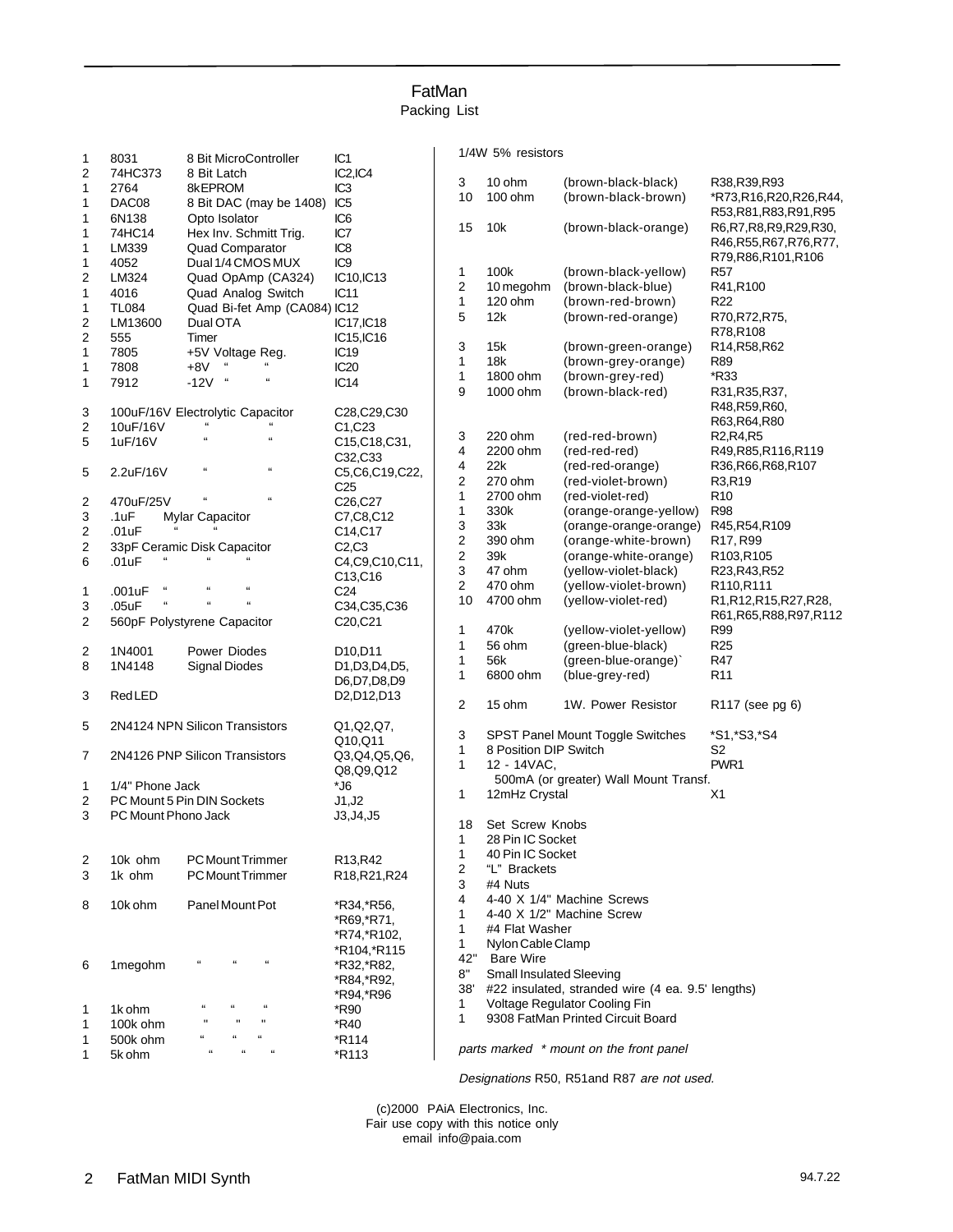### **FatMan Design and Tuning Analysis**

As shown in fig 5a, the schematic of the digital circuitry, FatMan's brain is an 8031 MicroController (IC1). Firmware for the system is burned into the EPROM (IC3) which is attached to the uP's address and data lines with the Octal Latch IC2. The DIP switch S2 connects to five of the uP's input port lines. Four of the switches in this package are used to select MIDI Channel and the fifth is an unused input to the processor.

The receive (RxD) line of IC1 receives MIDI Data from the mandatory optocoupler IC6 which isolates the ground of the MIDI sending device from FatMan's ground. The output of the optocoupler is also buffered by a pair of Inverter stages (IC7:b & a) which drive the MIDI Thru output J2. A third Inverter stage, IC7:c, drives the LED D2 to give an indication of MIDI activity on the input J1.

### DAC TUNING

FatMan's VCOs are linear in the way their frequencies respond to Control Voltage changes. This means that CVs must change exponentially to produce proper pitches. For example, to produce a pitch an octave above the present pitch the CV must double; for an octave lower the voltage must be halved. Linear Digital to Analog Converters are generally no good at generating these kinds of voltage increments because if the DAC is scaled to produce the largest voltage necessary, a couple of octaves lower you're dealing with semi-tone voltage changes that are much smaller than the resolution of the Least Significant Bit.

FatMan gets around this problem by having the DAC (IC5) be responsible for only a single octave's worth of the CV. In tech-talk, the voltages for 12 equally tempered pitches are sparsely mapped along an exponential curve in the 256space of the 8-bit DAC. Octave changes are handled by the ranging network consisting of a 1/4 Multiplexer (IC9) that selects one of four taps on the voltage divider string R17-R26. These component values produce a voltage at each tap that is 1/2 the voltage of the tap above.

On the digital side of things, the DAC is glued to the uP data lines with the octal latch IC4. The ranging MUX is controlled by the processor's T0 and T1 lines. These signals are level shifted to 8V by discrete transistors Q1 and Q2.

In normal operation, the voltage generated by the DAC can be thought of as going from C down to C#, with octave ranging changes happening between C# and the C immediately below it. So that the maximum output range of the DAC can be used (for maximum error of less than one cent), the DAC is ranged to produce a voltage from a nominal 3V for C (FFh into the DAC) down to a nominal .177v for C# (0Eh into the DAC). The 3V offset introduced by the current flow through R12 and R14 causes the voltage from the DAC's output buffer (pin 7 of IC10) to go from a nominal 6V down to a nominal 3.177V.

Huh?

Fair use copy with this notice only email info@paia.com

What's this 3.177V business? Well, that is the voltage corresponding to the octave below 6V (which is 3V) plus the voltage required to produce the next semi-tone up. Since in equal temperament each semi-tone has a frequency 1.059 times the preceding semi-tone, and since our Voltage/Frequency response is linear, the next semi-tone above 3V is 3\*1.059 =3.177V (if you think it's difficult to read, try explaining it some time.)

At the step between C# and the C below it, the DAC buffer output returns to 6V and the octave switching network switches to divide this in half so the CV to the VCOs becomes 3V, which as you now know is the voltage an octave below 6V.

During calibration the output of the DAC as set by R13 is adjusted so that it exactly matches the offset voltage from R12 and R14. When these conditions are met, the output of the buffer will be some voltage  $X$  in response to the maximum DAC output (FFh as data) and exactly  $X/2$ when the DAC is contributing no output at all (00h as data). We've stated the "nominal" value of x as 6V, which may seem sort of sloppy (the actual voltage may be as low as 5V.) until you realize that it's the ratio of 2:1 that matters, and not the exact value of the voltages.

The DAC must be tuned over the octave from C0 to C1 because C0 is the only C that causes 00h to be sent to the DAC. In firmware, this lowest C is an exception to the normal ranging that happens between C# and C.

Once the DAC is tuned, the trimmers that set octave intervals (R18, R21 and R24) are adjusted so that the pitch changes by octaves as you go down the keyboard by octaves. These adjustments do not interact between themselves or with the tuning of the DAC, so you usually only have to go through them once for them to be right, and the circuitry is simple and stable so they tend to stay right for a long time.

In the final calibration step, the two VCOs are made identical by adjusting the zero offset of VCO #1 so that it's the same as VCO #2. A subtlety of the tuning process is that it compensates for any zero offset in VCO #2 (which means that exactly zero voltage may not produce exactly zero frequency, trickier than it sounds). So as long as VCO #1 is the same, everything is wonderful.

The single output of the DAC and Octave Range Switcher is split into Pitch and Velocity CVs with the sample and hold circuits built using OpAmps IC12:a&b, CMOS switches IC11:a&b and capacitors C7 and C8. System firmware outputs values to the DAC and Range Switcher corresponding to the Pitch CV then turns on IC11:a to sample the voltage by charging capacitor C7. IC11:a is then turned off to isolate the voltage on C7. The processor then repeats these actions for the Velocity CV, turning on the second CMOS switch (IC11:b) to charge C8. The voltages on the capacitors are read out by their corresponding OpAmp buffers IC12:a & :b. Comparators IC8:a&b provide level translation from 5V to the higher voltage needed for the CMOS switches by tying their open collector outputs to the 8V rail through R29 and R30.

Leaving the bits and bytes behind, we turn our attention (c)2000 PAiA Electronics, Inc.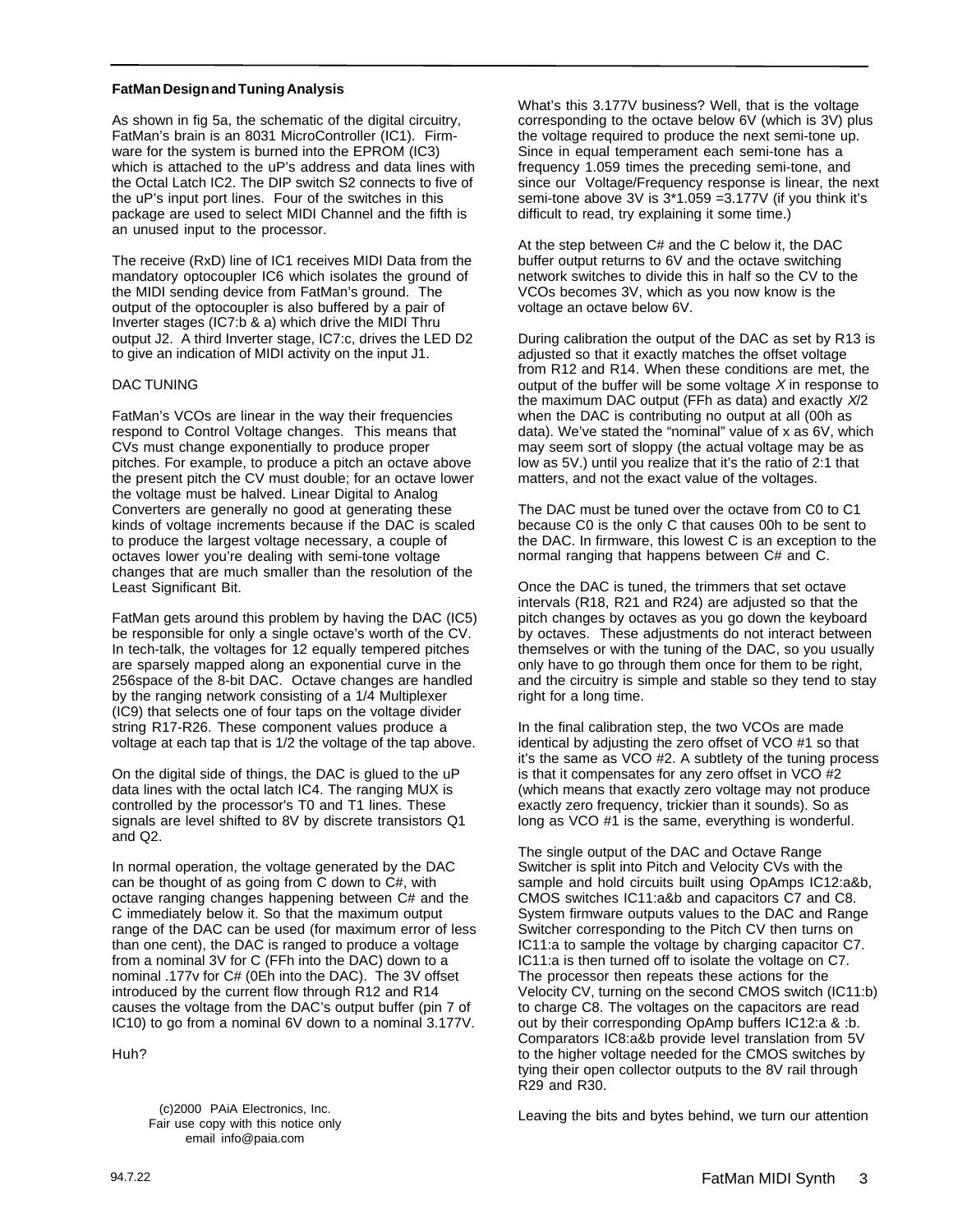

#### (c)2000 PAiA Electronics, Inc. Fair use copy with this notice only email info@paia.com

Fig 5a. An 8031 uProcessor provides the computing horsepower needed to decode MIDI and keep Control Voltages straight. Equally tempered Control Voltages are provided by the combination of the DAC and Octave Range switching.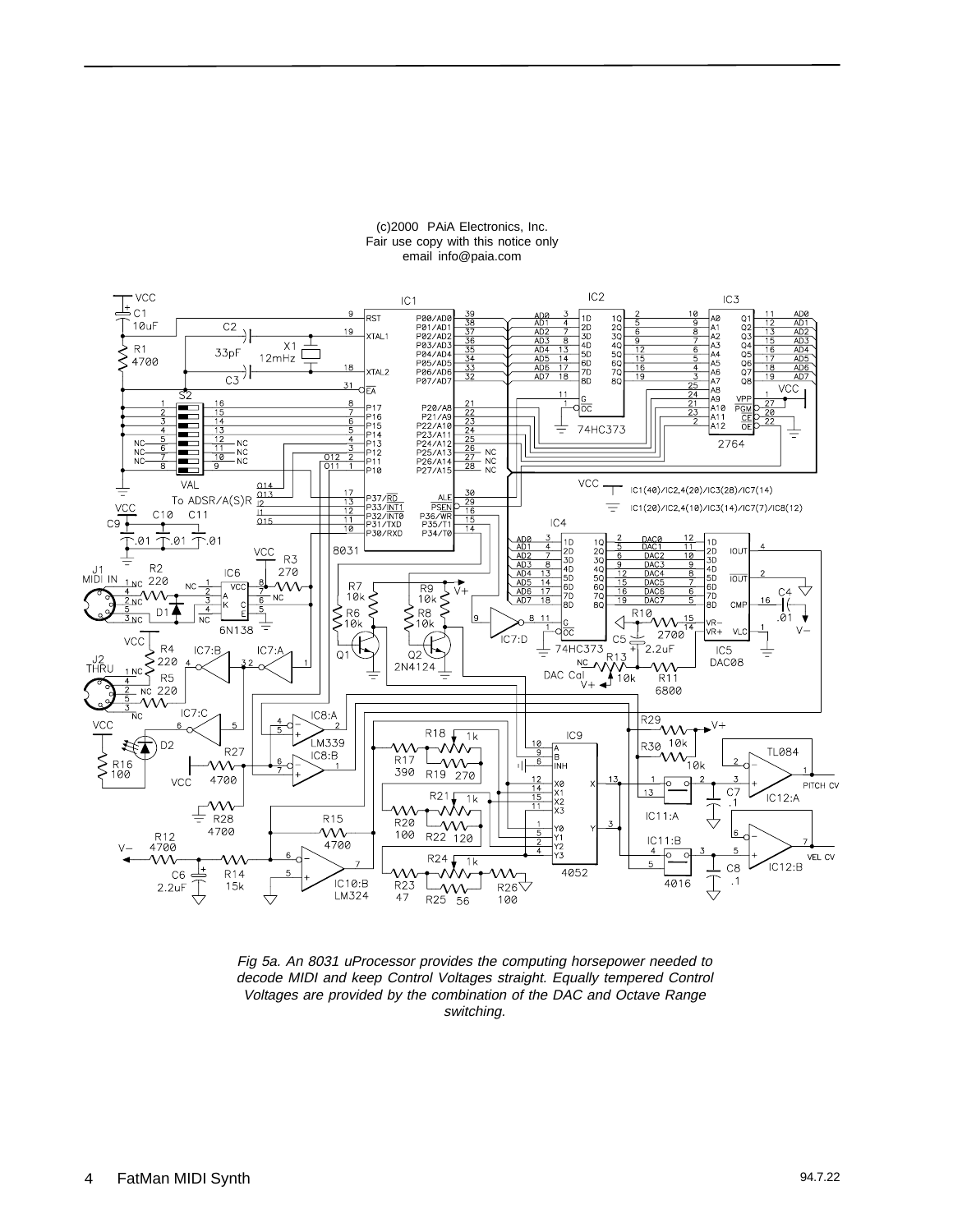to the analog sound generating and processing part of FatMan shown in fig 5b.

What would an analog synth be without a GLIDE control to grab and twist for really expressive portamento? FatMan uses the common approach of charging a capacitor (C12) through a variable resistor (R32). IC10:a buffers the voltage on the capacitor and drives the Master Pitch control R34 which is used to transpose both oscillators over slightly more than an octave range.

The two VCOs are identical except for the Offset control (R40) which allows the pitch of VCO #1 to be raised and lowered an octave relative to VCO #2. VCO #1 also has a trimmer that allows it's zero intercept to be adjusted to match that of VCO #2.

Taking VCO #1 as being otherwise typical, the Pitch CV drives a voltage to current converter (V/I) consisting of IC10:c, transistors Q3 and Q4 and the associated resistors. The current output of this circuit, from the collectors of the transistors, charges capacitor C14 and produces a linear voltage ramp which is read out by the buffer amp IC10:d. IC16 is a 555 type timer that senses when the voltage ramp at the output of the buffer exceeds a threshold at which point an internal transistor is turned on to short out the capacitor and quickly discharge it. When the capacitor discharges to a lower threshold the transistor is turned off and the capacitor can once again charge and repeat the cycle.

The result of this relatively slow charging and quick discharging is a ramp (sawtooth) waveform and in the interest of simplicity this is the only oscillator waveform available. A ramp is the most harmonically rich of the common waveforms, having both the even harmonics of a triangle and the odd harmonics of a pulse. The filter can be used to track the pitch of the oscillators and reject all harmonics in the ramp leaving only the fundamental sine wave.

Potentiometer R56, the Osc1/Osc2 Mix control, allows the VCF to be driven by either VCO1 or VCO2 or a mix of the two. The VCF design is a State Variable Filter which has been configured to give a low-pass response with resonance, adjustable with R114, at the corner frequency. The filter is built around IC17, an LM13600 type Dual Operational Transconductance Amplifiers (OTA) with C20 and C21 as the tuning capacitors. Two control currents for setting the gain of the two OTAs in IC17 are produced by the V/I consisting of IC13:d, Q8, Q9 and associated resistors. Four separate voltages are summed to set the corner frequency of the filter; a static voltage that sets the initial frequency is adjustable with R74, Velocity CV adjustable by R69, Pitch CV adjustable by R71, and finally the output of the filter's dedicated transient generator adjustable with R115.

The filter's AR transient generator works by charging C22 through R83 and R84 for the Attack portion of the cycle and discharging it through R81 and R82 for the Release section. Charging and discharging currents are steered by D3 and D4 as Q7 is switched on and off by the TxD line of the uP. Voltage on the capacitor is buffered by IC12:c and the comparator IC8:c monitors the buffer's voltage and switches the processor's INT1 input when the peak voltage is reached. The firmware's response to this is to switch from Attack to Release. Closing the Sustain switch

S3 prevents this "peak reached" signal from getting back to the uP so that the Release portion of the cycle won't happen until the key that initiated the response is released. The result is to switch the transient from a nonsustaining AR to an Attack / Sustain / Release (ASR) response.

FatMan's Voltage Controlled Amplifier uses one OTA from IC18. The main components of the V/I that control this element are IC13:c and Q12. This voltage to current converter is unlike the others in that it must be stable for zero control voltage (so the VCA can turn off completely). Adding D9 to the circuit clamps the output of IC13:c and keeps it from going negative and C24 provides frequency compensation for the high loop-gain state that exists at near-zero control voltages

The Attack/Decay/Sustain/Release (ADSR) transient generator dedicated to the VCA is similar to the filter's A(S)R. Under control of a pair of the uP's output lines (P12 & P13), capacitor C19 charges and discharges though steering diodes D6-D8 at rates set by R92, R94 and R96. The Sustain control R90 sets the voltage level to which the Decay portion of the cycle falls. IC12:d buffers the voltage on the capacitor and comparator IC8:d signals the processor when the peak of the Attack is reached.

When the Punch switch S1 is closed the combination of C34 and R98 add a slight delay (about 20 ms.) between the time that the ADSR reaches its Attack peak and the time that this information reaches the uP. The result is a short Sustain interval that adds punch to sounds with fast Attack and Decay dynamics. When S1 is open, the ADSR behaves in the normal, technically correct way.

## FIRMWARE

The FatMan firmware is responsible for recognizing MIDI Note On and Off messages and breaking them down into Note number and Velocity values. Note number is checked for being in the range of 36-84 and then converted into octave ranges by division and the data required to drive the DAC by look-up table.

The Velocity data from Note On and Off messages are handled in much the same way, except that the 0 to 127 step range of this data is first scaled to range from 36-84.

Pitch Wheel messages are also supported. In the FatMan, Wheel data modulates the Pitch data before it gets to the DAC. This is possible because only 12 of the 256 possible values of the DAC are used for pitch and the space between these values is available for modulation. Musical range of FatMan's Pitch Wheel is +/- a semi-tone. Since there are no pitches available above the highest C or below the lowest, wheel data is ignored on these bends.

The firmware is also responsible for turning on and off the proper sample and hold at the proper time to produce Pitch and Velocity CVs. It manages the A(S)R and ADSR transient generators, turning on their Attack cycle when a note is played and managing Decay, Sustain and Release as appropriate for the status of the transient and any Note Off messages which may be received.